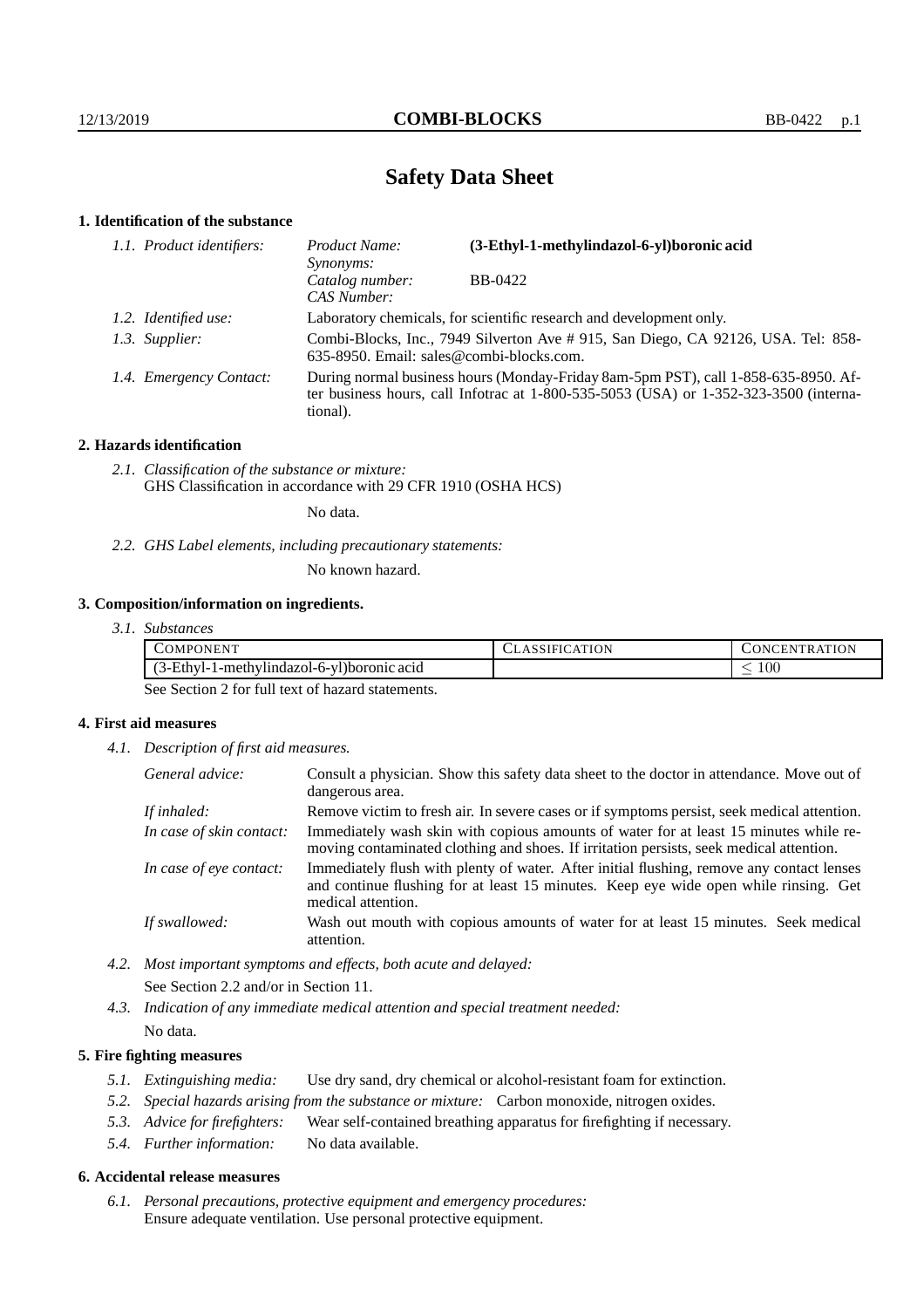|                                   | 6.2. Environmental precautions:                                                                                                                                                                                                                            |                                                                                                                                                                                                                                |  |
|-----------------------------------|------------------------------------------------------------------------------------------------------------------------------------------------------------------------------------------------------------------------------------------------------------|--------------------------------------------------------------------------------------------------------------------------------------------------------------------------------------------------------------------------------|--|
|                                   | Should not be released into the environment. See Section 12 for additional ecological information.                                                                                                                                                         |                                                                                                                                                                                                                                |  |
|                                   | 6.3. Methods and materials for containment and cleaning up:<br>Sweep up or vacuum up spillage and collect in suitable container for disposal.                                                                                                              |                                                                                                                                                                                                                                |  |
| 6.4. Reference to other sections: |                                                                                                                                                                                                                                                            |                                                                                                                                                                                                                                |  |
|                                   | Refer to protective measures listed in Sections 8 and 13.                                                                                                                                                                                                  |                                                                                                                                                                                                                                |  |
|                                   | 7. Handling and storage                                                                                                                                                                                                                                    |                                                                                                                                                                                                                                |  |
|                                   | 7.1. Precautions for safe handling:                                                                                                                                                                                                                        | Avoid contact with skin and eyes. Avoid inhalation of vapour or mist. Keep away<br>from sources of ignition - No smoking. Take measures to prevent the build up of electro-<br>static charge. For precautions see section 2.2. |  |
|                                   | 7.2. Conditions for safe storage, including any incompatibilities: Store refrigerated. Keep container tightly closed in<br>a dry and well-ventilated place. Containers which are opened must be carefully resealed<br>and kept upright to prevent leakage. |                                                                                                                                                                                                                                |  |
|                                   | 7.3. Specific end use(s):                                                                                                                                                                                                                                  | Laboratory chemicals, for scientific research and development only.                                                                                                                                                            |  |
|                                   | 8. Exposure Controls / Personal protection                                                                                                                                                                                                                 |                                                                                                                                                                                                                                |  |
|                                   | 8.1. Control parameters:                                                                                                                                                                                                                                   |                                                                                                                                                                                                                                |  |
|                                   | Components with workplace control parameters: Contains no substances with occupational exposure limit values.                                                                                                                                              |                                                                                                                                                                                                                                |  |
|                                   | 8.2. Exposure controls:                                                                                                                                                                                                                                    |                                                                                                                                                                                                                                |  |
|                                   |                                                                                                                                                                                                                                                            | Appropriate engineering controls: Ensure that eyewash stations and safety showers are close to the workstation<br>location. Ensure adequate ventilation, especially in confined areas.                                         |  |
|                                   | <i>Personal protective equipment:</i>                                                                                                                                                                                                                      |                                                                                                                                                                                                                                |  |
| Eye/face protection:              |                                                                                                                                                                                                                                                            | Wear appropriate protective eyeglasses or chemical safety goggles as described by OSHA's<br>eye and face protection regulations in 29 CFR 1910.133 or European Standard EN166.                                                 |  |
|                                   | Skin protection:                                                                                                                                                                                                                                           | Handle with gloves. Gloves must be inspected prior to use. Use proper glove removal<br>technique (without touching glove's outer surface) to avoid skin contact with this product.                                             |  |

| Eye/face protection:               | Wear appropriate protective eyeglasses or chemical safety goggles as described by OSHA's<br>eye and face protection regulations in 29 CFR 1910.133 or European Standard EN166.                                                                                                                                         |  |  |
|------------------------------------|------------------------------------------------------------------------------------------------------------------------------------------------------------------------------------------------------------------------------------------------------------------------------------------------------------------------|--|--|
| Skin protection:                   | Handle with gloves. Gloves must be inspected prior to use. Use proper glove removal<br>technique (without touching glove's outer surface) to avoid skin contact with this product.<br>Dispose of contaminated gloves after use in accordance with applicable laws and good<br>laboratory practices. Wash and dry hands |  |  |
| <b>Body Protection:</b>            | Complete suit protecting against chemicals, Flame retardant antistatic protective clothing.,<br>The type of protective equipment must be selected according to the concentration and<br>amount of the dangerous substance at the specific workplace.                                                                   |  |  |
| <b>Respiratory protection:</b>     |                                                                                                                                                                                                                                                                                                                        |  |  |
| Control of environmental exposure: | Prevent further leakage or spillage if safe to do so. Do not let product enter<br>drains.                                                                                                                                                                                                                              |  |  |

# **9. Physical and chemical properties**

*9.1. Information on basic physical and chemical properties*

| (a)                | Appearance:                                   | No data  |
|--------------------|-----------------------------------------------|----------|
| (b)                | Odour:                                        | No data  |
| (c)                | Odour Threshold:                              | No data  |
| (d)                | pH:                                           | No data  |
| (e)                | Melting point/freezing point:                 | No date. |
| (f)                | Initial boiling point and boiling range:      | No data  |
| (g)                | Flash point:                                  | No data  |
| (h)                | Evaporatoin rate:                             | No data  |
| (i)                | Flammability (solid, gas):                    | No data  |
| (i)                | Upper/lower flammability or explosive limits: | No data  |
| $\rm(k)$           | Vapour pressure:                              | No data  |
| (1)                | Vapour density:                               | No data  |
| (m)                | Relative density:                             | No data  |
| (n)                | Water solubility:                             | No data  |
| $\left( 0 \right)$ | Partition coefficient: n-octanol/water:       | No data  |
| (p)                | Auto-ignition:                                | No data  |
| (q)                | Decomposition temperature:                    | No data  |
| (r)                | Viscosity:                                    | No data  |
| (s)                | Explosive properties:                         | No data  |
| (t)                | Oxidizing properties:                         | No data  |